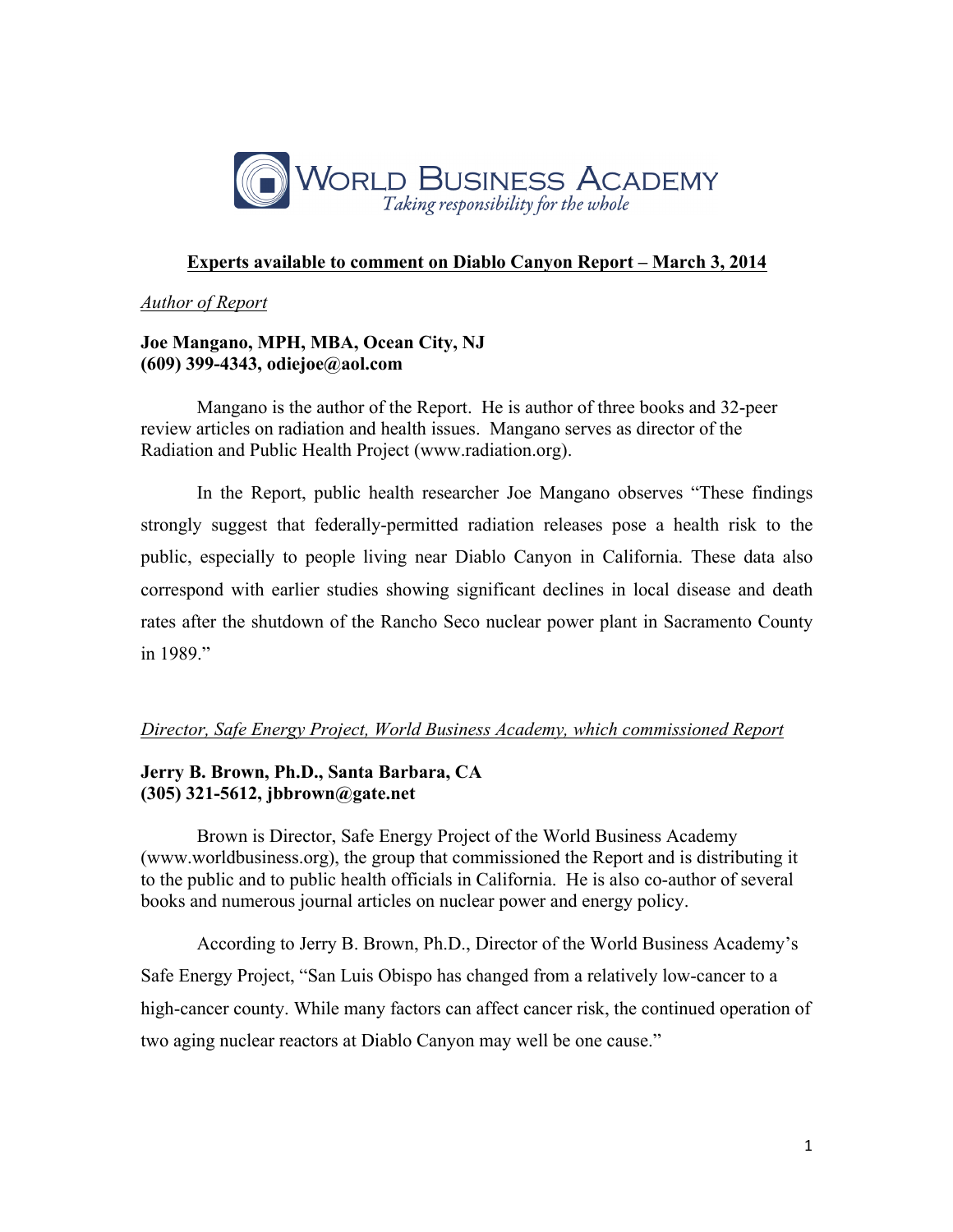#### *Physicians*

# **Samuel S. Epstein, MD (Not available for interviews) Expert on toxic chemicals and preventative health Emeritus Professor of Public Health at University of Illinois-Chicago Chair, Cancer Prevention Coalition.**

"Studies like this are crucial if we are to truly understand the health hazards posed to people living near nuclear plants," says Samuel Epstein MD. "They are overwhelmingly overdue."

## **Stephen W. Hosea, MD Associate Director, Internal Medicine Education, Santa Barbara Cottage Hospital, California, Santa Barbara, CA (805) 403-6206, shosea@sbch.org**

Dr. Hosea is a graduate of Harvard Medical School. He is Clinical Professor, Keck School of Medicine, University of Southern California; and Associate Director, Internal Medicine Education, Santa Barbara Cottage Hospital.

"As a physician specializing in Infectious Diseases, I am accustomed to apprising the community about the appropriate precautions to take in the face of exposures to potentially lethal pathogens, such as "the flesh-eating bacteria," epidemic Swine influenza, or HIV/AIDS. The data contained in this report support a remarkable predisposition of persons living within a 15 mile radius of Diablo Canyon Nuclear Plant to have a significantly increased incidence of various cancers, including thyroid, breast and melanoma. Exposure to radiation is well known to result in an increased risk of developing cancer. Until an alternative plausible explanation is provided, the overwhelmingly logical conclusion must be that the exposure to radiation as a direct consequence of living within a 15 mile radius of Diablo Canyon Nuclear Plant results in an increased risk of developing cancer."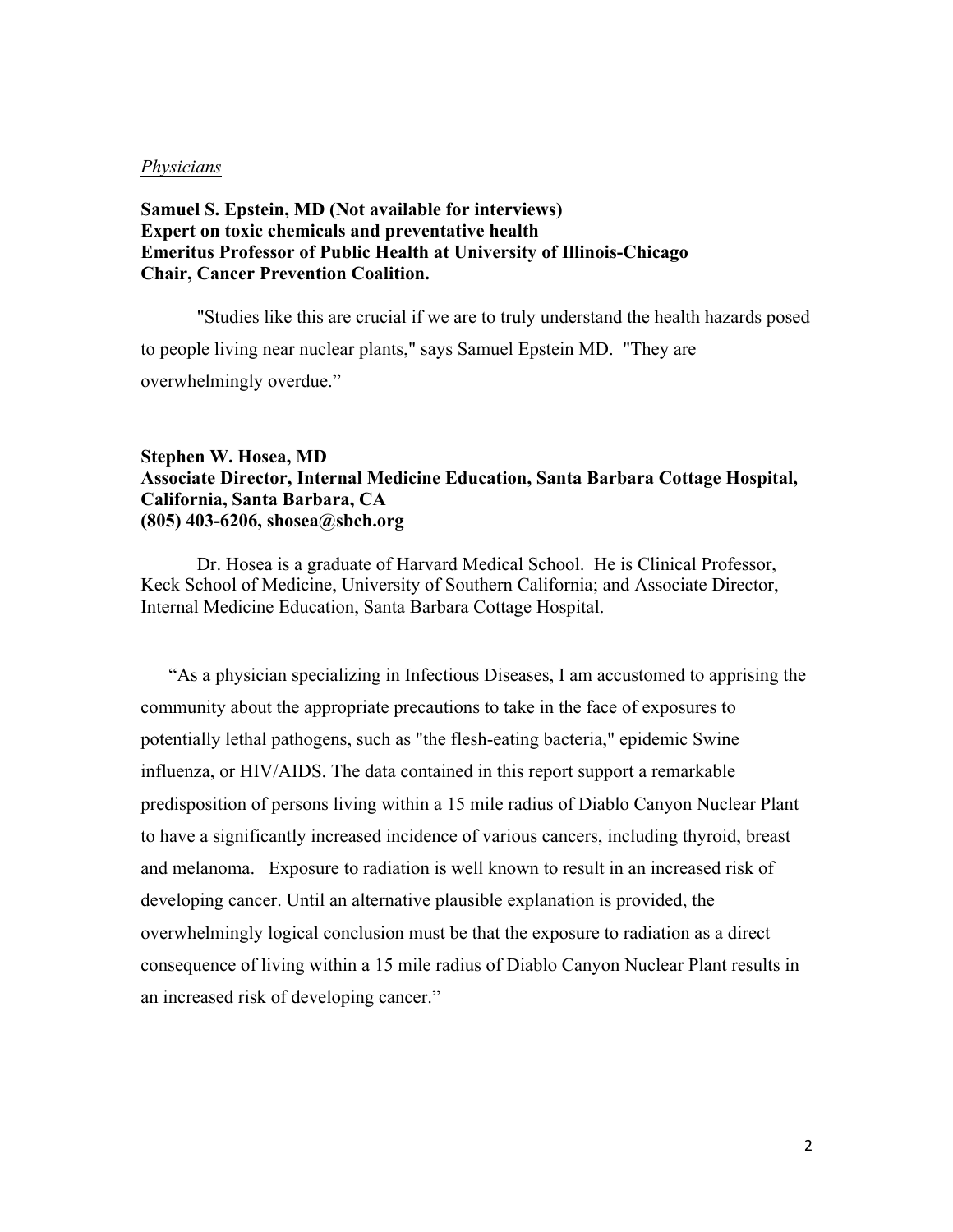# **Rudolf L. Brutoco, MD, MPH Director, Lifestages Center for Behavioral and Developmental Medicine, Irvine, CA (949) 753-5020, rbrutocomd@gmail.com**

Dr. Brutoco is a pediatrician and specialist in child/adolescent development, practicing in Orange County (CA), as well as an expert in public health. He established the Division of Behavioral and Developmental Pediatrics at Children's Hospital of Orange County (CHOC), and served as its first Chairman.

"This study demonstrates what many have long suspected – that those families living in the Diablo Canyon reactor region are experiencing an alarmingly disproportionate incidence of cancer, low-birth-weight and infant mortality. The data are clear and convincing: these reactors are unsafe to infants, children and women – even in the absence of malfunction or sabotage."

#### *Nuclear Industry Experts*

# **David Lochbaum, Ph.D., Director, Nuclear Safety Project Union of Concerned Scientists (UCS), Washington, D.C. (423) 468-9272, DLochbaum@ucsusa.org**

Dr. Lochbaum is author of the UCS Report "Seismic Shift: Diablo Canyon Literally and Figuratively on Shaky Ground" on the earthquake risks at PG&E's Diablo Canyon nuclear power plant. Lochbaum is one of the nation's top independent nuclear power experts. As director of UCS's Nuclear Safety Project, he monitors ongoing safety issues at U.S. reactors, testifies before Congress and the Nuclear Regulatory Commission (NRC), and provides informed analysis of nuclear plant conditions and incidents, such as the March 2011 crisis at the Fukushima Daiichi facility in Japan. A nuclear engineer by training, Mr. Lochbaum worked at nuclear power plants for 17 years, including many similar to the General Electric reactors at the Fukushima plant.

"After reviewing the 300-plus page draft environmental impact statement prepared by the Nuclear Regulatory Commission for the first U.S. nuclear plant seeking a 20-year license extension, I asked the NRC why they had not addressed potential human health consequences, aside from a single, short paragraph about electromagnetic fields from the transmission lines. I will never forget and never understand their answer human health was outside the scope of their assessments. I commend the World Business Academy's efforts to get human health issues back inside the scope of governmental officials."